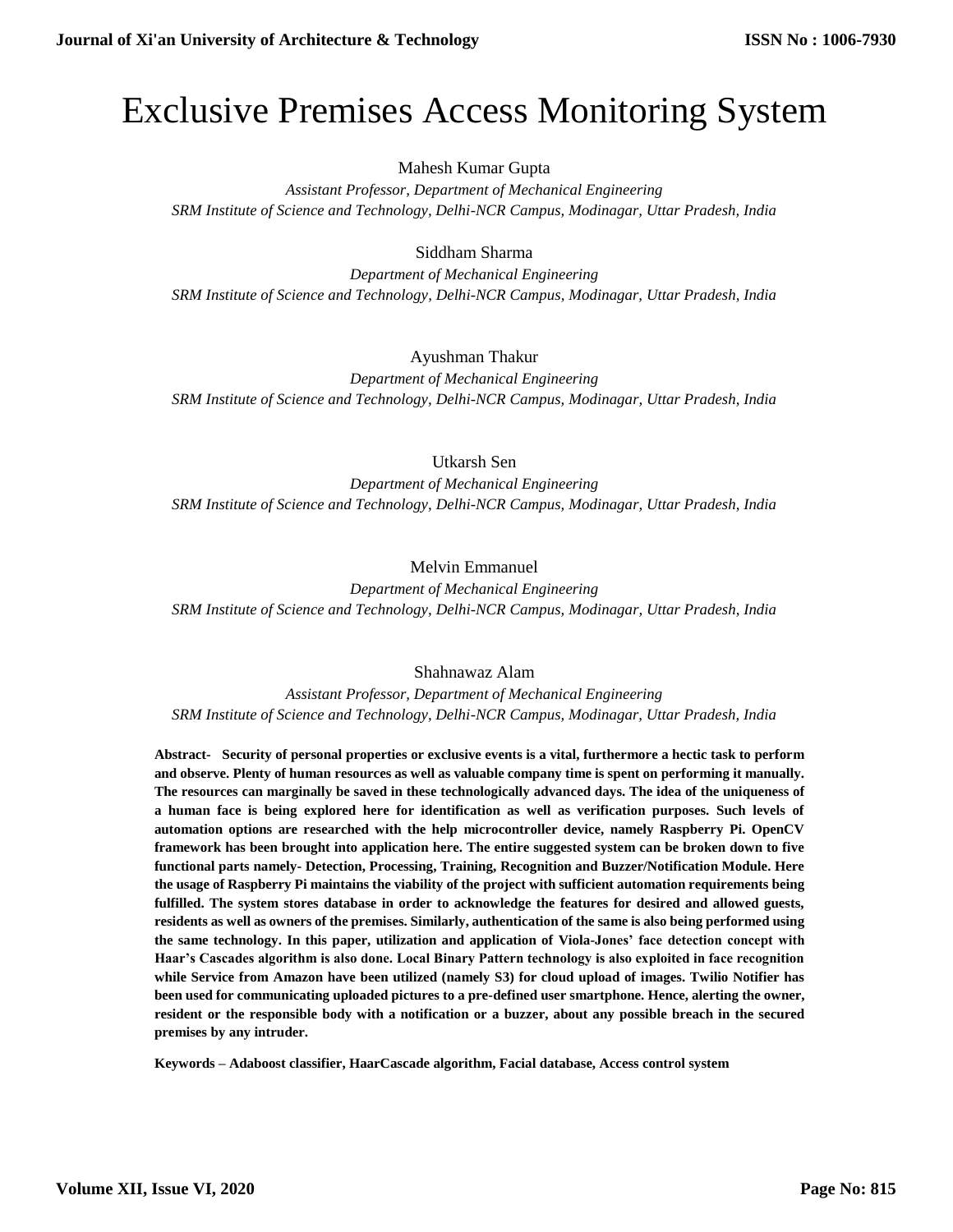#### I. Introduction

Face recognition is one of the main implementations of the biometric-based authentication method over the past few decades. Face recognition is fairly recognition activity pattern, where a face is labelled as either recognized or unknown by comparing it to a recognized person's photographs stored within the database. Face recognition may be a difficulty due to some variability in knowledge due to random variation among different populations, including systemic variations from different factors such as lightening and posing conditions. Many problems must be dealt with by statistical methods of face recognition. Such similar patterns of difficulties arise because faces must be interpreted in such a simplest way that the available face knowledge is best used to distinguish a selected face from all the opposite faces within the database.

While figuring out this aspect, poses of the human face can be a particularly difficult problem just because all faces appear similar; particularly, all faces consist of two eyes, mouth, nose, and other features within the same area. The exterior part of the body is a highly complex and dynamic system with characteristics which may change in time dramatically and rapidly. Scientists seek to understand the design of the external part of the body while constructing or designing face recognition systems with the help of machine learning. The expertise and experience in external body component recognition system techniques may enable researchers to understand the fundamental structure. External body part recognition system uses any or all of the senses, such as visual, auditory, and tactile data. Each of those data is used to memorize and store facets either individually or together.

Conditions around the individual are critical in an overly face recognition system in many instances. The management and combining of substantial data is complicated for a computer recognition program. However, it is often difficult to memorize several names. A computer system's main benefit is that it has the memory space. Human features that can be used to recognize the face are being constantly researched, and arguably so. Local as well as global features are required to recognize the face.

The substantial growth is due to the availability of real-time equipment, the increasing need for surveillance applications, a rising focus on commercial civilian research projects as well as studies on natural network classifiers, which emphasize real-time computing and adaptation. Two classifications fall under the face recognition system: verification and identification. Face verification (one-to-one matching) which compares the image of the face against the images of a prototype whose identity is claimed. Face identification (one-to-many matching) that compares a face image of a question against all image templates in a database of the very face.

Although the face recognition (one-to-many) system works to identify the unknown face and mark them as intruders, in these types of hardware monitoring system the response system is a requirement because alerting the user about an intruder is much more important than just spotting him / her on the live stream. There are plenty of things that can be done to warn the user depending on the user 's requirement and the situation in which this device is being used.

The approach we use in our "Exclusive Premises Access Monitoring System" is that the Face Identification (one-tomany matching) software that compares a face picture query, i.e. an intruder's face or one that tries to access the premises, against all image models in a very face database that is additionally created by us providing data of all userrelated facets.

The first and foremost thing that should be done is to attach a buzzer or alarm device inside the premises and that should be done in case there is no need for remote access to the system and either the customer or his / her associate is present to tackle the situation if any intruder is identified .

The second choice usually considered and more sophisticated and likely to use is a Thing Internet system, where the computational device defining the faces is linked to the internet. When an intruder is detected the device will upload his / her pictures to a cloud-based storage device with the time and other important information and from there this information will be sent to the user on his / her mobile with the help of a Notifier API.

Our aim is to warn the user in the most likely way when an intruder is spotted, making the device that recognizes face, as described above.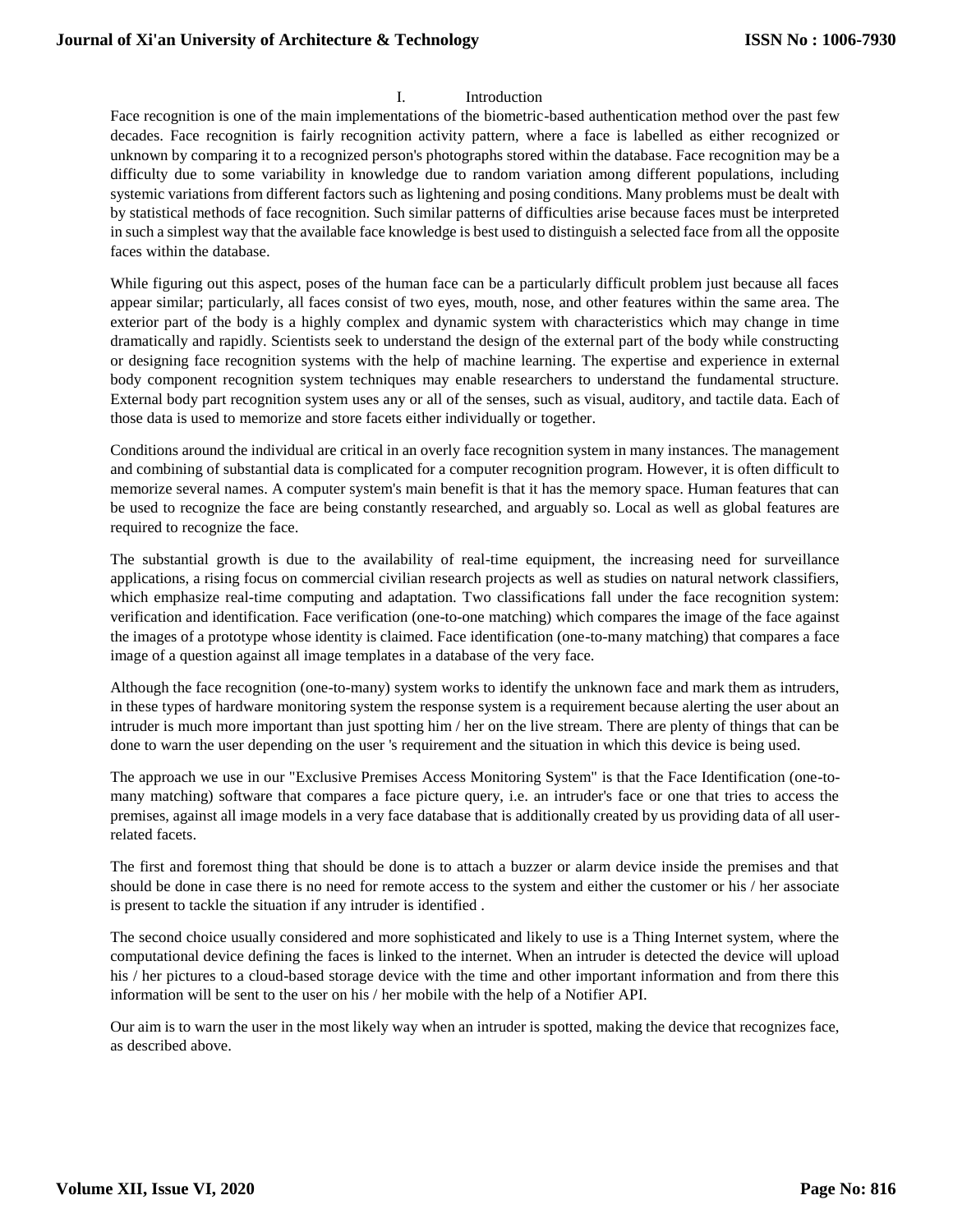

Figure 1. Schematic representation of simplified control access system with proposed design

## II. Materials

Our system required a high-performance processor, and for that specific reason, Raspberry Pi 3 Model B module was selected as the viable choice. This Raspberry Pi module runs on a Linux operating system, based on Debian, known as Raspbian. Other modules such as the Module 3B+, Module 4, etc can also be considered based on availability, compatibility, size limitation and viability.

The system has sequential functions that are laid out as follows:

- Firstly, a Passive Infrared Sensor, also known as a PIR sensor is employed for sensing the presence of a human. It successfully detects if a human comes in the proximity of the door, or the entry to which the system is installed.
- The PIR sensor captures a set of images of the human standing in the proximity of the door/entrance, in front of the camera and in its field of view.
- The image is sent to the remote user or the system administrator via mail (with password protection available).
- Here, Principle Component Analysis (PCA) [8] and Neural network algorithms [12] are used to process the captured image with the help of Open Computer Vision (Open CV) in the Raspbian processor, in order to compare the present image with the image already saved in the database of the system.
- If the face gets recognized, i.e. if the current image matches the one in the database, the door is unlocked and the image is sent to the system administrator with specific date and time of entry. In all other cases, same details, i.e. image with date and time of approach, are sent to the administrator in the password protected link. The administrator then has the option of either granting access to the visitor or denying it.

Detailed description of all the major functioning elements that are employed in this IOT Access Control System are given as follows:

RASPBERRY Pi MODULE: Raspberry Pi is a series of single board computers, termed as microcontrollers. The module we are using here specifically is the Raspberry Pi 3 Model B (as shown in Figure 2). It consists of a 1.2 GHz 64-bit quad core processor, with Bluetooth, Wi-Fi, and USB boot functionalities available. Raspberry Pi does not have a built-in real-time clock in any of the modules. The time has to be set either manually while booting, or from previously saved configurations.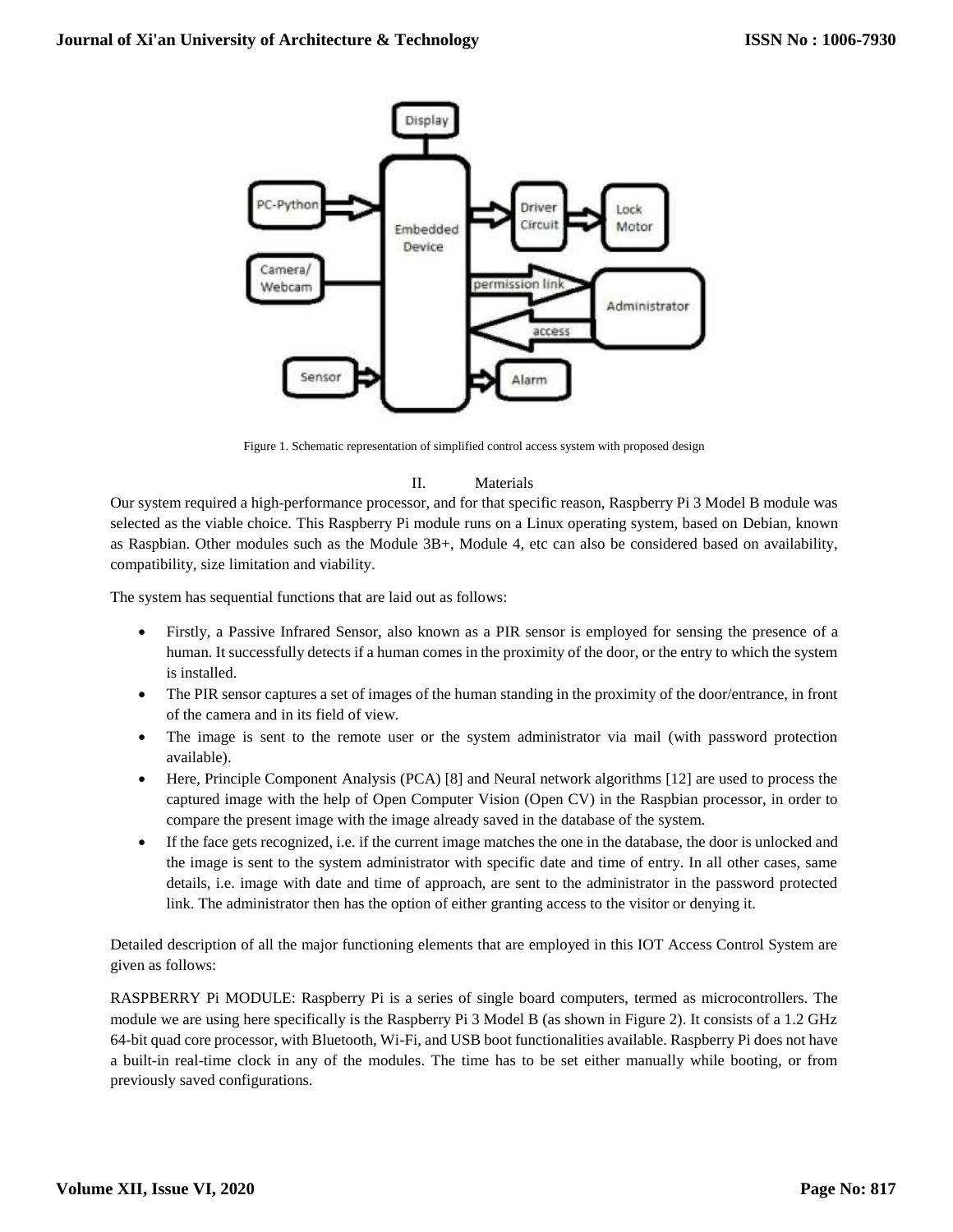

Figure 2. Raspberry Pi Module 3 Model B

ESP32 – CAMERA MODULE: ESP32-CAM (as shown in Figure 3) is a small size camera module with sufficiently low power consumption. It consists of an OV2640 camera and an onboard TF card slot for data storage. It also has Bluetooth and Wi-Fi capabilities. The camera employed here is equipped with flash, with total power consumption 310mA at 5V (with flash) and 180mA at 5V (without flash). It also has a working temperature range of -20 ℃ to 85℃. This camera can be used in multiple applications ranging from QR scanning, wireless video monitoring to image capturing.



Figure 3. ESP32 Camera Module with component representation

SERVO MOTOR: Servomotor is a type of rotary or linear actuator that provides precise control over linear or angular position, acceleration and velocity. It requires a controller module, in our case, the Raspberry Pi 3 Model B, which can be used to program it accurately. A basic general servo motor can be programmed in many ways to provide specific degrees of rotation depending upon usage and application and hence is considered a versatile device.

OPEN CV: Open Computer Vision or Open CV is a real-time computer vision tool which is a library of programming functions. Open CV is free for use under open-source BSD license and can be accessed for a variety of programs and functions as required by the user.

GSM MODULE: GSM module is a device which employs mobile telephone technology and in-turn provides a data link to a given remote network. It stands for Global System for Mobile. These GSM modules (as shown in Figure 4) are used as a part of embedded systems to provide a wide array of functionality options.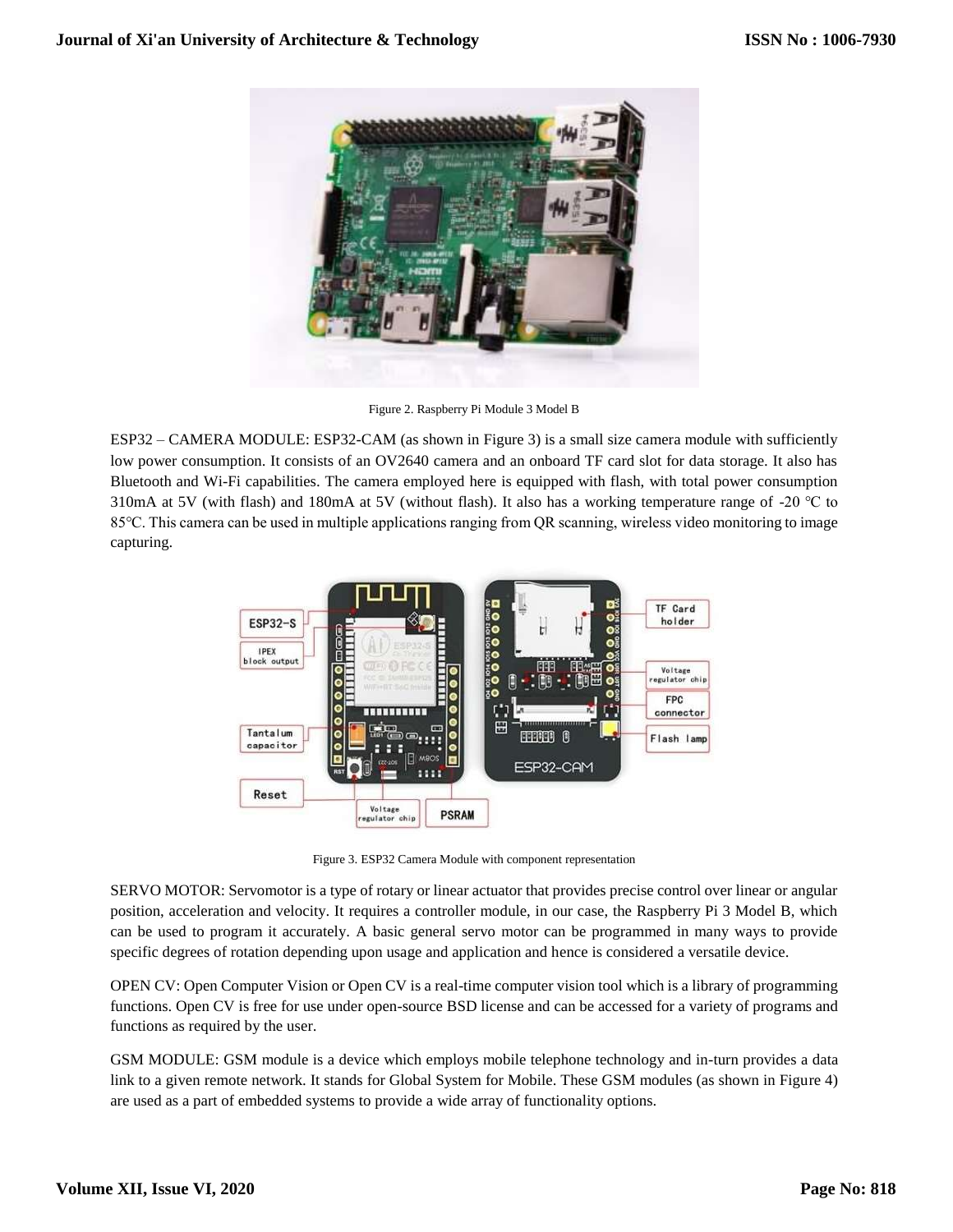

Figure 4. GSM Module with dedicated SIM Slot

ARTIFICIAL NEURAL NETWORKS: Neural Networks or Artificial Neural Networks (ANN) are systems consisting of series of algorithms that perform tasks already programmed by using pattern recognition and classification. They often use multi-layer perception method to obtain a usable data map. Normally, predefined model (or test image/object) is used which could be used by the artificial neural network for comparison and classification.

PASSIVE INFRARED SENSOR: Passive Infrared Sensors (or PIR Sensors) are hardware sensor units which detect foreign infrared radiations reflected or radiated by different objects (as shown in figure 5). They do not generate radiation by themselves, hence the name passive infrared sensor. They are generally considered for usage in form of motion detectors or even proximity detectors due to their capability to sense or detect radiations in their given field of view.



Figure 5. Passive Infrared Sensor Pmod PIR

III. Methodology

#### *3.1 Dataset Creation -*

We want to remember faces that don't seem to be part of the existing dataset, and identify faces of ourselves, friends, family members, colleagues, etc. To do this, we would like to gather images of faces that we would like to remember and then measure in some way. Typically, this process is taken up as the Face Enrolment Recognition Process. We call it "enrolment" because in our dataset and application, we "enrol" and "register" the user as an example person. For this, we built our own custom face recognition dataset, we want to have a selected individual physical access to capture example images of their face. Such a program will be common for businesses, schools or other organizations where the process requires people to be physically present.

For the sake of gathering examples, image sets of those people, whom we may escort to a specially assigned room where a setup with pre-set video camera is present to firstly, detect the x and y coordinates corresponding to their face in a live and continuously streaming video and secondly, writing the frames that contain their face to the disk. We performed this process over several days or weeks to collect samples of their face in specific luminaires, day times, the moods and feelings; creating a more diverse collection of photographs representative of the identity of that individual person.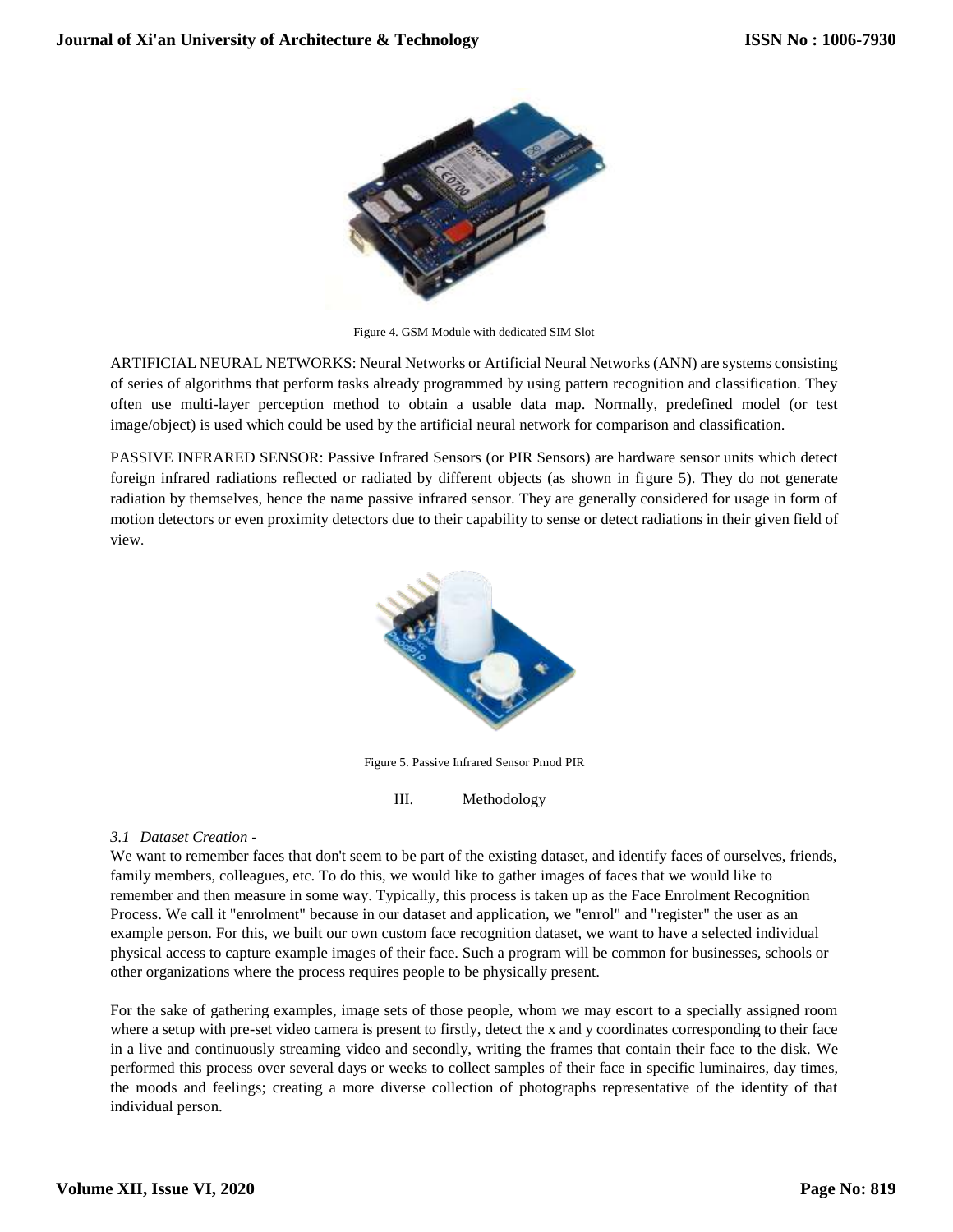## **Journal of Xi'an University of Architecture & Technology**

#### *3.2 Face Detection -*

Face detection is the opening for biometrics of the entire face and its accuracy significantly affects the efficiency of sequential operations. A cascade of Adaboost classifier with a haar like feature is intended for face detection in their process. Learning Adaboost helps to pick the most useful features from an outsized feature pool to make a robust classification. With the cascade structure, most non-face samples are easily rejected in the preceding stages to accelerate the process of face detection. Nowadays, a related method employs not only frontal face detection but also multi-view (or multi-pose) face detection algorithms.

The face detection technique can also be extended to localization of landmarks (e.g., eyes, nose tip, and mouth), which can then be used to face geometrical normalization. Common approaches to locating facial landmarks are also the Active Form Model (ASM) and Active Appearance Model (AAM) (Coote set al., 1995). In ASM, facial landmarks are first identified by searching local regions, and then these landmarks are jointly optimized by constraints of global form. AAM employs not only shape constraint but also texture constraint to improve localization accuracy.

Within the two important characteristics for Face Detection, the horizontal and also the vertical characteristics explain what the eyebrows and also the nose look as if to the computer respectively which eventually helps the computer to understand what an image really is. Also, each feature contains a value of its own when the images are checked.

The general concept for face detection is to combine the HaarCascade face detection and the methods of Local Binary Pattern Histogram (LBPH). Because LBPH needs grayscale cropped face from the detection of HaarCascade, we can use this detection to take pairs of user pictures so that they can be stored in our face recognition dataset and we can recognize the user later. The source code for this part, which we will shortly clarify.

#### *3.3 Face Recognition -*

Facial recognition is the job of making a correct identification of a face against a pre-existing facial database in a picture or video image [16]. It starts with detection, which we discussed in the previous section, which distinguishes human faces from other objects in the image and then works on identifying those detected faces. It uses the basic biometric identification scheme, but on an increasing, algorithmic scale. Recognition technology looks at data where we see a picture. It stores and access the stored information.

Below, we discuss how the biometric identification works; the technologies differ but here are the basic phases:

- Phase 1: You catch a picture of your face from a photo or video. Your face can appear alone or in a crowd of excesses. Your picture could show you looking straight ahead, or almost in profile.
- Phase 2: The FERET authentication program reads your facial geometry to recognize and remember you. Primary variables include the area between your eyes, and the distance between your forehead and chin.
- Phase 3: The mathematical formula for the facial signature is compared to a database of recognized faces.
- Phase 4: Whether or not the face fits within the stored faces in the dataset will form a determination.

There are two simple kinds of errors we observed:

- False Negative Error: A "false negative" is when the face recognition device does not fit the face of a person with an image stored in the database.
- False Positive Error: A "false positive" is when, in a very database, the face recognition system matches a person's face to a picture, but that match is really wrong.

It is important to have a careful look at the rate of "false positive" and also the rate of "false negative," since there is almost always a trade-off.

If a face is inserted into the view of our surveillance camera and the face cannot be detected, then a buzzer is activated and if the user needs remote access to the monitoring system then a text message notification containing an intruder's snapshot can be sent to his / her smartphone. We ensured that the "intruder" was labelled as "Unknown" for a sufficient number of frames before activating the buzzer or sending this text message to guard against false-positive detections. Whenever the main code requiring the processing of a video stream and the derivation of information from the frames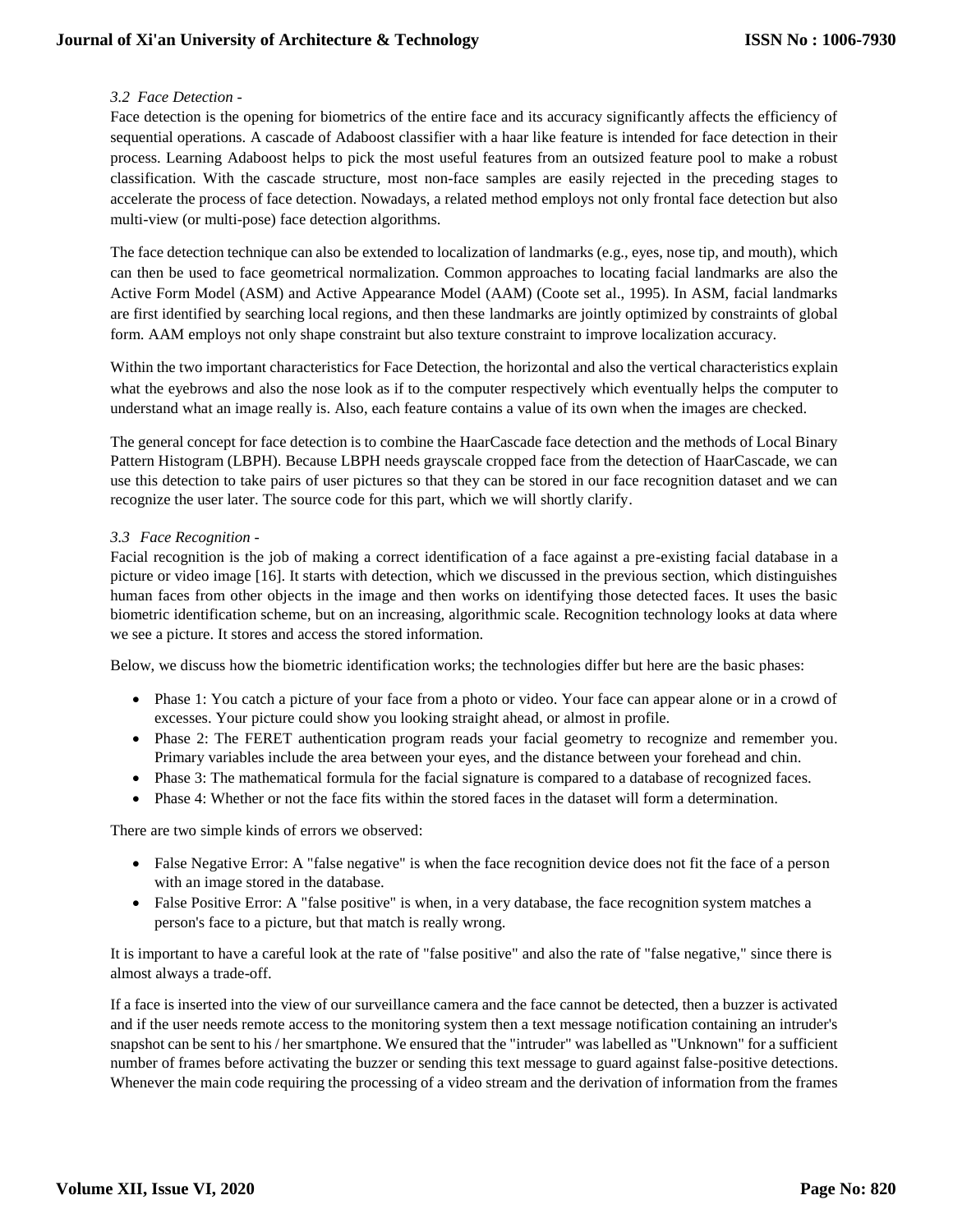is implemented, it is good practice to ensure that an event, activity or identification takes place for a pre-set number of frames before sending an alert or taking further action.

*3.4 The Reaction Setup -*

Research has shown that humans respond to the reliable or inaccurate alarm system with predictability. Our purpose was not just to match faces on live stream with our face dataset to recognize whether the individual is recognized or an intruder; the main objective was to let the user know whether an intruder is trying to enter the property / location.

The most important thing in the entire system to accomplish this function is the aspect in which the user is warned or notified, whether with the aid of a buzzer or an instant message on his smartphone.

We addressed two ways of alerting the user in such a situation-

- By adding an alarm buzzer to the device, which is activated if any intruders occur or try to enter the premises. This option is best suited in a condition where remote accessibility to the system or entry is not necessary and the user or his / her partner is there to handle the situation in person.
- Having the system so that when the intruder or someone attempting to enter the premises attempts to do the same thing; their picture will be uploaded to a cloud service (Amazon S3) and then forwarded to the user with a connection, with the aid of some online notifier (Twilio API). So, he / she can remotely grant that person access or deny that person access.

Amazon(S3) is Web warehouse service. It's designed to make computing on a web scale easier for developers. It features a simple web services interface that can be used at anytime from anywhere on the net to store and retrieve any amount of information. It gives any developer access to the same highly scalable, secure, fast, and inexpensive data storage infrastructure that Amazon uses to operate its own global website network.

Twilio Notification enables us to send notification messages from the same unified API to multiple users across different communication channels. We can connect to the user with a single API request via SMS, mobile apps, Facebook Messenger and more. Also, we can identify preferred channels to meet certain users and tag them for more granular sending capabilities.

#### IV. Result & Discussion

For the successful implementation of our Facial recognition system, it was made to run through a number of theoretical cases and scenarios which in turn helps in making the Access Control System as fool-proof as possible.

The tests have been taken in multiple situations that range from controlled conditions like ample light, proper face orientation, stable face, etc to uncontrolled conditions like low light, unstable face, improper orientation to cases of no light or stability. Analysis is also done for the number of frames captured for a single visitor, for which the minimum has been set to 10 frames.

- Case of a visitor is taken, visiting at nearly 12.30 p.m. in the day. As soon as approach is made to the entrance where the apparatus is installed, the Passive Infrared Sensor comes into function and senses the visitor in proximity.
- ESP32-CAM Module comes into function. The camera module feeds information to the embedded system where face detection step is initiated. Principle Component Analysis is performed and with the help of ANN, a neural network is built and the facial features are stored in the database.
- The system recognises the facial characteristics with the defined test picture in the database. So, the visitor is given the access.
- ON01 is the resulting command after which driver circuit and lock motor operate to grant access to this visitor.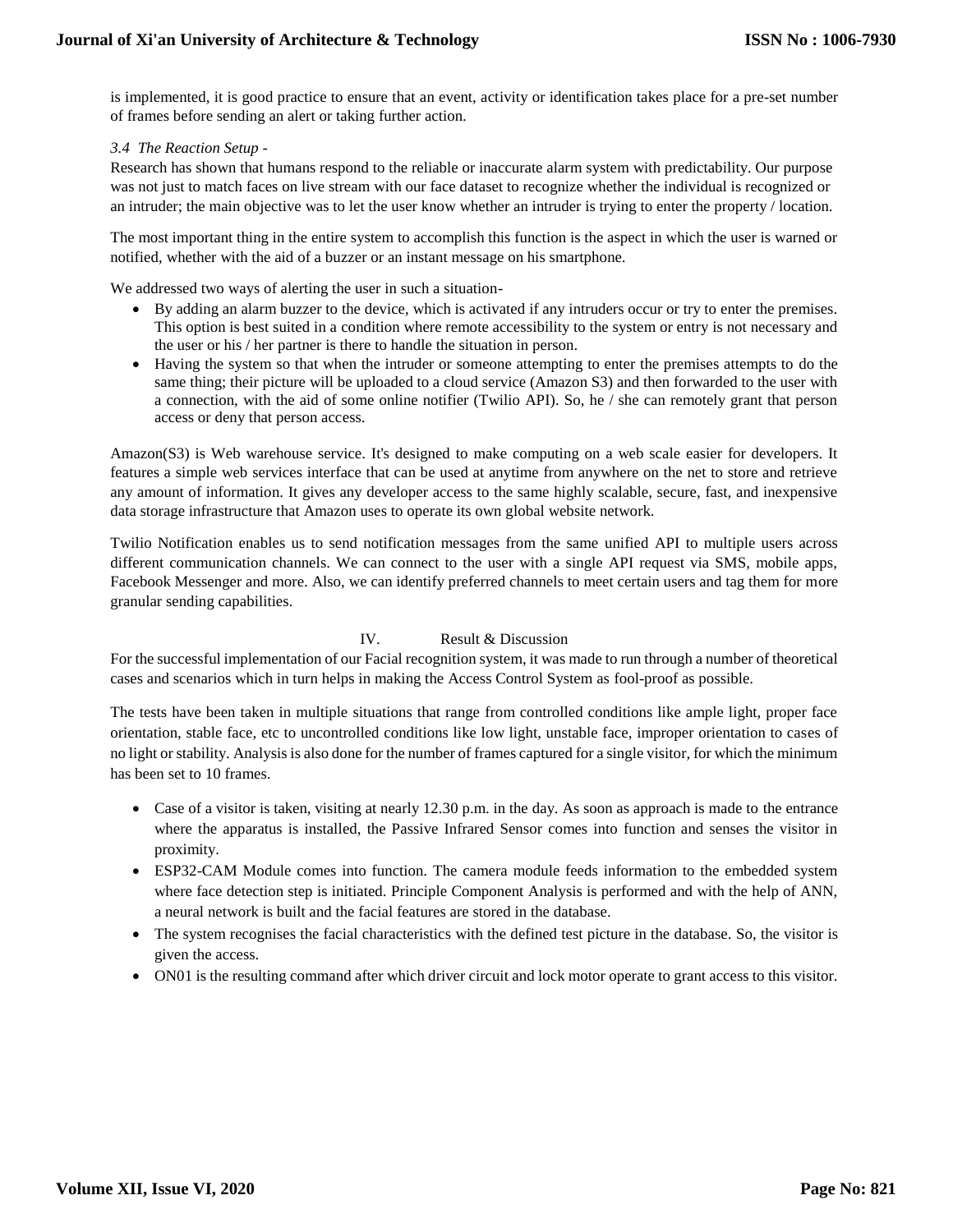## **Journal of Xi'an University of Architecture & Technology**

| C:\\\\NDOWS\system32\CMD.exe - python TrafficSign Test.py                     |                    |          |                                                                                                                                       | ា | X |
|-------------------------------------------------------------------------------|--------------------|----------|---------------------------------------------------------------------------------------------------------------------------------------|---|---|
| conv2d_1 (Conv2D)                                                             | (None, 28, 28, 60) | 1560     |                                                                                                                                       |   |   |
| conv2d 2 (Conv2D)                                                             | (None, 24, 24, 60) | 90060    |                                                                                                                                       |   |   |
| max pooling2d 1 (MaxPooling2 (None, 12, 12, 60)                               |                    | ø        |                                                                                                                                       |   |   |
| conv2d 3 (Conv2D)                                                             | (None, 18, 10, 30) | 16230    |                                                                                                                                       |   |   |
| conv2d 4 (Conv2D)                                                             | (None, 8, 8, 30)   | 8130     |                                                                                                                                       |   |   |
| max pooling2d 2 (MaxPooling2 (None, 4, 4, 30)                                 |                    | $\theta$ |                                                                                                                                       |   |   |
| dropout 1 (Dropout)                                                           | (None, 4, 4, 30)   | B.       |                                                                                                                                       |   |   |
| flatten 1 (Flatten)                                                           | (None, 480)        | 8        |                                                                                                                                       |   |   |
| dense 1 (Dense)                                                               | (None, 500)        | 240500   |                                                                                                                                       |   |   |
| dropout_2 (Oropout)                                                           | (None, 500)        | ä        |                                                                                                                                       |   |   |
| dense 2 (Dense)                                                               | (None, 43)         | 21543    |                                                                                                                                       |   |   |
| Total params: 378,023<br>Trainable params: 378,023<br>Non-trainable params: 0 |                    |          |                                                                                                                                       |   |   |
| None<br>Epoch 1/10<br>Epoch 2/10                                              |                    |          | 2000/2000 [===========================] - 794s 397ms/step - loss: 1.2835 - accuracy: 0.6239 - val loss: 0.1012 - val accuracy: 0.9725 |   |   |



| CAMINDOWS\system32\CMD.exe                                                                                                                                | Ð |
|-----------------------------------------------------------------------------------------------------------------------------------------------------------|---|
| Epoch 13/30                                                                                                                                               |   |
| 2000/2000 [===========================] - 856s 428ms/step - loss: 0.1338 - accuracy: 0.9592 - val loss: 0.0141 - val accuracy: 0.0955                     |   |
| Epoch 14/30                                                                                                                                               |   |
| 2000/2000 [=============================] - 854s 427ms/step - loss: 0.1273 - accuracy: 0.9624 - val loss: 0.0144 - val accuracy: 0.9971                   |   |
| Epoch 15/30<br>2000/2000 [============================] - 853s 426ms/step - loss: 0.1239 - accuracy: 0.9630 - val loss: 0.0123 - val accuracy: 0.9962     |   |
| Epoch 16/30                                                                                                                                               |   |
| 2000/2000 [============================] - 855s 428ms/step - loss: 0.1222 - accuracy: 0.9638 - val loss: 0.0103 - val accuracy: 0.9968                    |   |
| Epoch 17/30                                                                                                                                               |   |
|                                                                                                                                                           |   |
| Epoch 18/30                                                                                                                                               |   |
| 2000/2000 [=============================] - 854s 427ms/step - loss: 0.1203 - accuracy; 0.9550 - val loss: 0.0214 - val accuracy; 0.9943                   |   |
| Epoch 19/30                                                                                                                                               |   |
| 2000/2000 [=============================] - 853s 420ms/step - loss: 0.1152 - accuracy; 0.9661 - val loss: 0.0086 - val accuracy; 0.9973                   |   |
| Epoch 20/30                                                                                                                                               |   |
| 2000/2000 [-------------------------------] - 854s 427ms/step - loss: 0.1130 - accuracy: 0.9670 - val loss: 0.0804 - val accuracy: 0.9977                 |   |
| Epoch 21/30                                                                                                                                               |   |
| 2000/2000 [------------------------------] - 854s 427ms/step - loss: 0.1114 - accuracy: 0.9678 - val loss: 0.0089 - val accuracy: 0.9977                  |   |
| Epoch 22/30                                                                                                                                               |   |
| 2000/2000 [============================] - 853s 426ms/step - loss: 0.1101 - accuracy: 0.9681 - val loss: 0.0057 - val accuracy: 0.9987<br>Epoch 23/30     |   |
| 2000/2000 [===========================] - 858s 429ms/step - loss: 0.1125 - accuracy: 0.9676 - val loss: 0.0163 - val accuracy: 0.9955                     |   |
| Epoch 24/30                                                                                                                                               |   |
| 2000/2000 [===========================] - 859s 430ms/step - loss: 0.1044 - accuracy: 0.9702 - val loss: 0.0159 - val accuracy: 0.9953                     |   |
| Epoch 25/30                                                                                                                                               |   |
| 2000/2000 [=============================] - 853s 427ms/step - loss: 0.1118 - accuracy: 0.9681 - val loss: 0.0078 - val accuracy: 0.9977                   |   |
| Epoch 26/30                                                                                                                                               |   |
| 2000/2000 [=============================] - 854s 427ms/step - loss: 0.1075 - accuracy: 0.9692 - val loss: 0.0134 - val accuracy: 0.9964                   |   |
| Epoch 27/30                                                                                                                                               |   |
| 2000/2000 [===========================] - 855s 428ms/step - loss: 0.1053 - accuracy: 0.9705 - val loss: 0.0073 - val accuracy: 0.9978                     |   |
| Epoch 28/30                                                                                                                                               |   |
| 2000/2000 [================================ ] - B565 428ms/step - loss: 0.1040 - accuracy: 0.9705 - val loss: 0.0131 - val accuracy: 0.9952               |   |
| Epoch 29/30                                                                                                                                               |   |
| 2000/2000 [--------------------------------] - 856s 428ms/step - loss: 0.1059 - accuracy: 0.0711 - val loss: 0.0061 - val accuracy: 0.0087<br>Epoch 30/30 |   |
| 2000/2000 [============================] - 855s 427ms/step - loss: 0.1081 - accuracy: 0.9700 - val loss: 0.0089 - val accuracy: 0.0069                    |   |
| Test Score: 0.014427063243248535                                                                                                                          |   |
| Test Accuracy: 0.9964080452919006                                                                                                                         |   |
|                                                                                                                                                           |   |
| C:\Users\vipin\Desktop\Project>_                                                                                                                          |   |

Figure 7. After Final Compilation

In the final output we can clearly see that the accuracy is 99.64 which is better than where we started. The test score is 0.0144.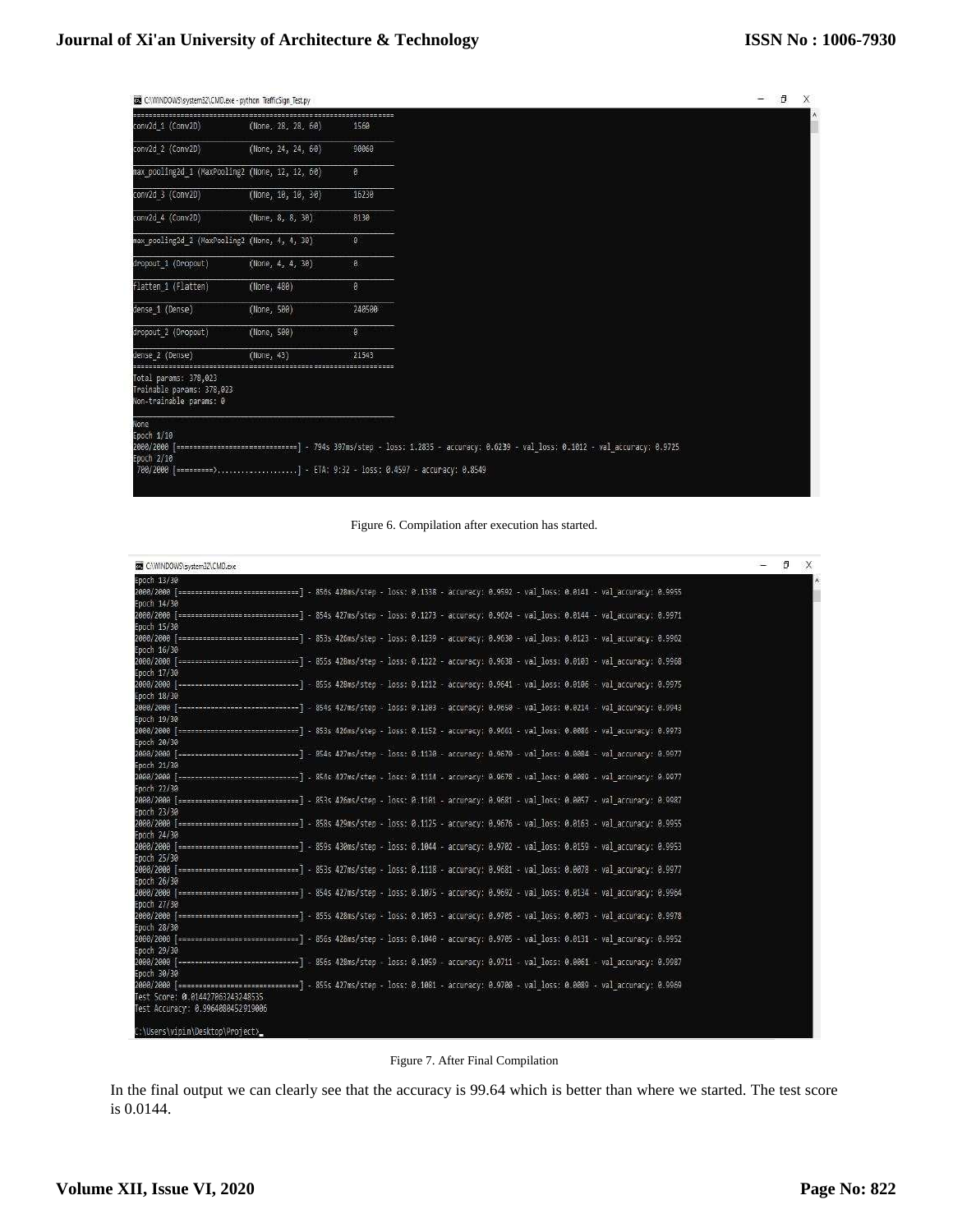





Figure 9. Graph of accuracy vs epochs

The graphs clearly depict a decrease in loss with increase in numbers of epochs. Also, the model's accuracy increases with increase in epoch numbers. Since the model is trained with data set improvement, the accuracy is increased and the loss is reduced with every epoch.

With the help of a variety of test cases, we have observed the versatility of an FRI Access Control System. We have also observed their dependence on external factors as well as efficiency of algorithms used for programming them. These tests have also been able show the superiority of such Facial Recognition Systems over other primitive access control systems, which were stated at the beginning.

#### V. Conclusion & Summary

Through this, we have successfully reviewed the current "state-of-art" face recognition algorithms and systems as well as different software architectures and main subsystems required for implementation in a fully functional System. Here, we also established specific embedded systems with multiple modules programmable through computer language of our selection, i.e. Python.

Also, we successfully analysed the implementation of Principle Component Analysis for its speed and storage efficiency. Apart from PCA, analysis of Artificial Neural Networks algorithm made accuracy of face recognition and realisation much more accurate as compared to that of PCA, as it occasionally fails when facial orientation changes in front of the camera.